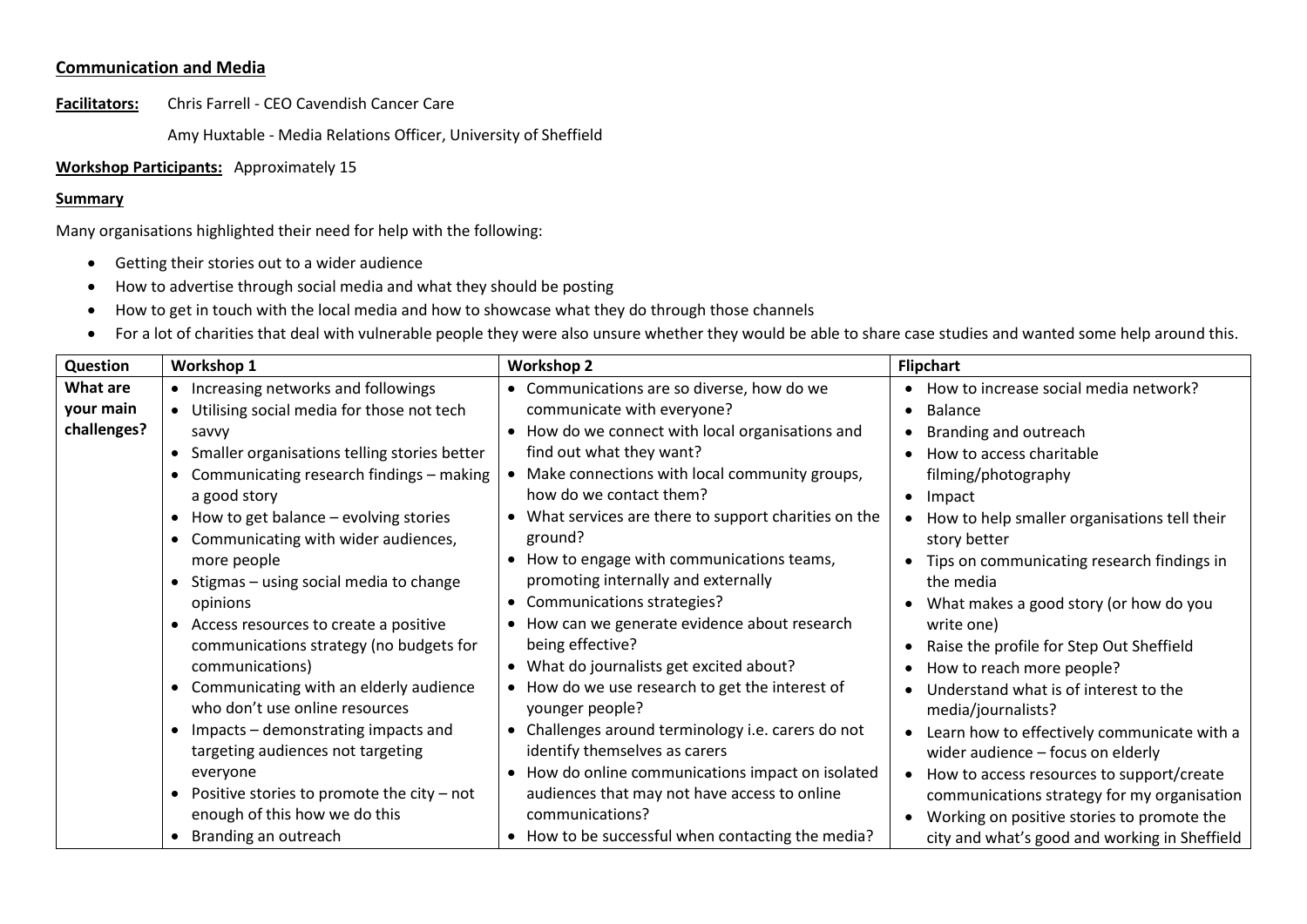| <b>Focussing messages</b><br>$\bullet$<br>• Telling stories in a compelling ways -<br>getting more supporters and funds<br>• Managing communications when in<br>multiple roles - other channels apart from<br>Twitter etc.<br>Raising profiles | • Media coverage is hit and miss, how do we get the<br>media to respond? | • How to effectively communicate how<br>knowledge transfer could help communities<br>via other routes then website presence<br>• Telling our story succinctly and compellingly<br>Non-digital ways to reach people who don't<br>use computers<br>Communication with wider and 'relevant'<br>audiences i.e. patients, minorities, non-BBC<br>audience!!<br>• What does a simple communications<br>structure look like - any tips for a complete<br>beginner?<br>• Predict what stories journalists want to<br>share?<br>• Connections<br>Sheffield carers<br>$\bullet$<br>Different channels<br>$\bullet$<br>How to reach our 'clients' when they don't<br>know that they are carers?<br>• How do we get journalists to respond to our<br>press release/article and publish it?<br>• More confident in what and when to send to<br>get coverage - luck of draw!<br>• How to best engage with communications<br>team to promote things<br>• The impact of communication/media taking<br>the human touch out of communication<br>• How to connect with local health care<br>organisation<br>• How can media/communication be used<br>locally to impact on community issues - what<br>resources are there to support?<br>Hear from others about successful<br>$\bullet$<br>communications activity<br>How to reach and communicate with all<br>$\bullet$<br>organisations<br>• What's the most effective tool? |
|------------------------------------------------------------------------------------------------------------------------------------------------------------------------------------------------------------------------------------------------|--------------------------------------------------------------------------|------------------------------------------------------------------------------------------------------------------------------------------------------------------------------------------------------------------------------------------------------------------------------------------------------------------------------------------------------------------------------------------------------------------------------------------------------------------------------------------------------------------------------------------------------------------------------------------------------------------------------------------------------------------------------------------------------------------------------------------------------------------------------------------------------------------------------------------------------------------------------------------------------------------------------------------------------------------------------------------------------------------------------------------------------------------------------------------------------------------------------------------------------------------------------------------------------------------------------------------------------------------------------------------------------------------------------------------------------------------------------------------------------------|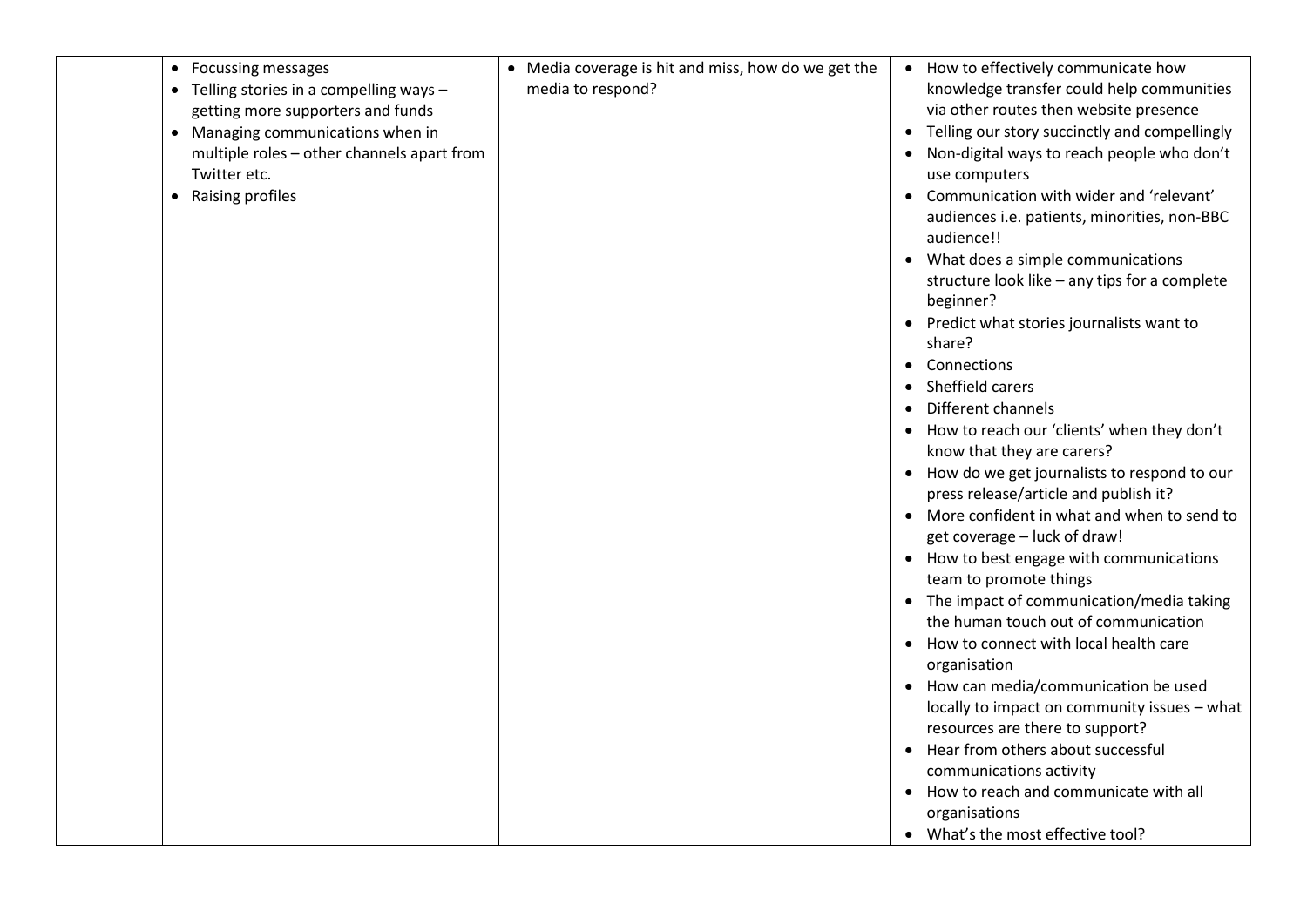| <b>Key learning</b> | • Will this be of interest to other people?                    |           | • Get case studies to evidence what you do, look at                                        |  |
|---------------------|----------------------------------------------------------------|-----------|--------------------------------------------------------------------------------------------|--|
|                     | • Ask yourself "so what", will external                        |           | what is coming up in the calendar i.e. carers' week.                                       |  |
| suggestions         | people be interested (target stakeholders                      |           | Journalists want unusual and interesting stories                                           |  |
| from                | for example)                                                   |           | and will be grateful for the information                                                   |  |
| facilitators        | • Make sure communications are accessible                      |           | • Contact these groups/media/social media                                                  |  |
|                     | - understandable, define your audience                         |           | accounts                                                                                   |  |
|                     | and write for them                                             |           | • Who will be interested in what you are doing?                                            |  |
|                     | • Pick your pitch, who is your target                          |           | • When you're pitching to journalists tell them what                                       |  |
|                     | audience and why?                                              |           | they need $-2$ lines max                                                                   |  |
|                     | • Think who do you want to hear this?                          |           | • Give them photos and videos                                                              |  |
|                     | • Think outside the box, get messages out                      |           | • Don't be afraid to meet with journalists, tweet                                          |  |
|                     | there using avenues you wouldn't usually                       |           | them etc.                                                                                  |  |
|                     | consider                                                       |           | • Sheffield Star - my favourite place, picture of the                                      |  |
|                     | • Alternatives to a press release, photo's,                    |           | week, drip feed the information and stories                                                |  |
|                     | articles in the media. Contact news desks                      |           | • A picture speaks a thousand words, make sure you                                         |  |
|                     | and community teams in the media, easy                         |           | have something to hand - show the human                                                    |  |
|                     | features that don't take much work, more                       |           | element                                                                                    |  |
|                     | impact than a press release                                    |           | • Have case studies prepped and ready                                                      |  |
|                     | • Give newspapers what they want $-$ pics to                   |           | • Think about the outcomes and end impacts that                                            |  |
|                     | go with articles etc.                                          |           | you want to get out of communications                                                      |  |
|                     | • Who is the best spokesperson?                                |           | • Link communications objectives to key outcomes                                           |  |
|                     | • People want to know the impact, not the                      |           | and impacts when evaluating communications                                                 |  |
|                     | standard 'CEO' release, speak to the                           |           | strategies and activities.                                                                 |  |
|                     | people who will benefit and are involved -                     |           | • Consider what is on the news agenda at the time,                                         |  |
|                     | passionate and enthusiastic                                    |           | posts/stories may get lost at busy times and                                               |  |
|                     | • Case studies are key to coverage - third                     |           | journalists may be too busy at the time - try again                                        |  |
|                     | party endorsement, human stories                               |           | at a different time to maximise your chances of                                            |  |
|                     | • Confidentiality, case studies are difficult,                 |           | coverage                                                                                   |  |
|                     | work with journalists, change names,<br>silhouette photos etc. |           | • Mainstream media writes for an average                                                   |  |
|                     | • Be opportunistic and realistic, develop                      |           | intelligence of a 12 year old - make your<br>communications easy to write about, don't use |  |
|                     | stories with your audience in mind. Bring                      |           | acronyms etc.                                                                              |  |
|                     | to life the difference that you are making.                    | $\bullet$ | People often want a positive or quirky story.                                              |  |
|                     | Anything can be made interesting. Give life                    | $\bullet$ | Journalisted - Website for journalists                                                     |  |
|                     | to what you do and why it matters                              | $\bullet$ | Local media - details are online, contact                                                  |  |
|                     | • You can be opportunistic (raise awareness,                   |           | appropriate journalists, be a consumer of the                                              |  |
|                     | look for awareness days). Find a story that                    |           | media you target                                                                           |  |
|                     | feeds into that. Be accessible, journalists                    | $\bullet$ | Be aware of writing styles, angles etc.                                                    |  |
|                     |                                                                |           |                                                                                            |  |